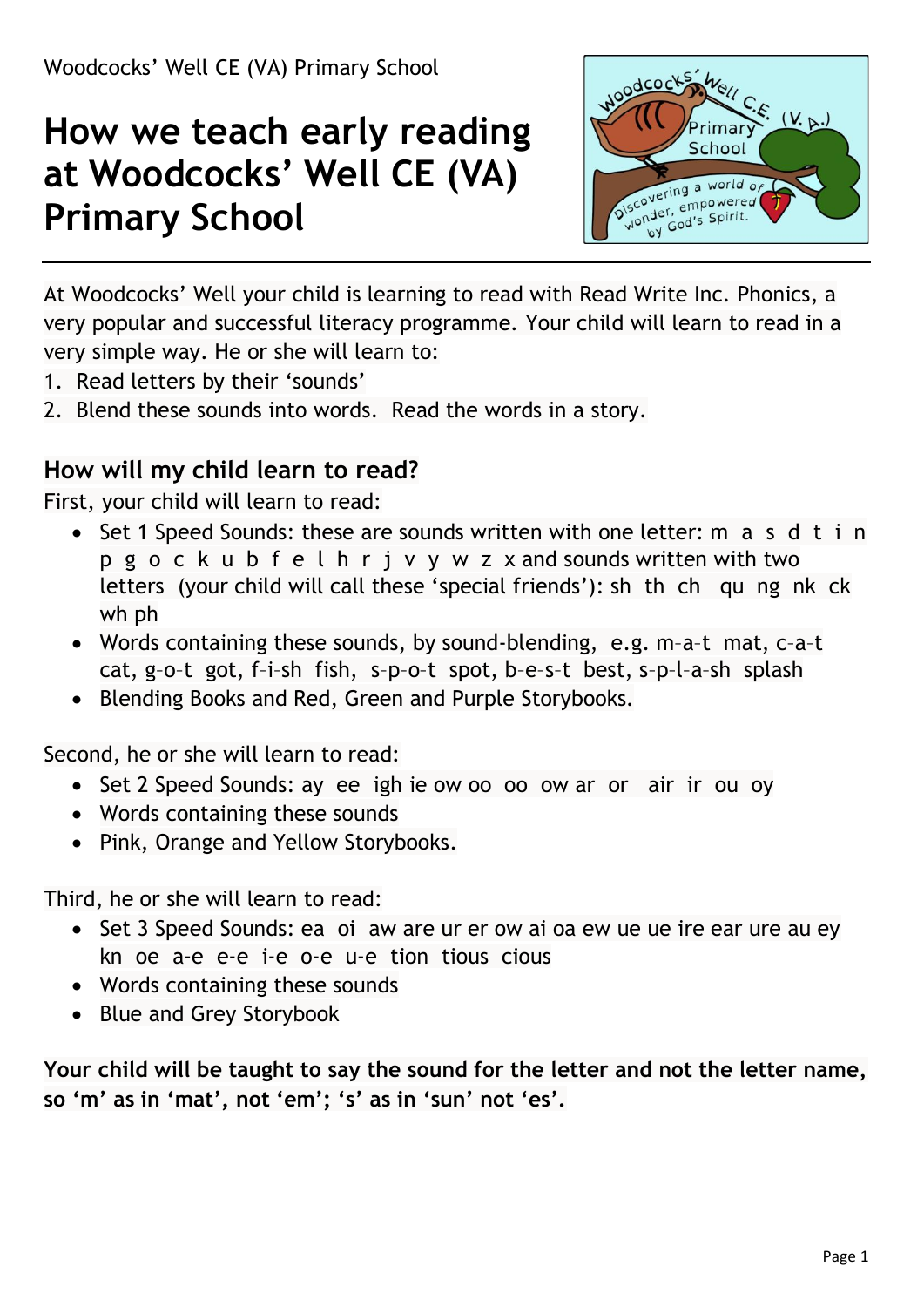### **Help your child read the Set 1 Speed Sounds**

Before you get going, visit www.ruthmiskin.com/parents to practise saying the sounds clearly. The more clearly you say the sounds, the more quickly your child will learn them.

Important: We say 'mmmm' not 'muh' and 'lllll' not 'luh' when teaching the sounds. This really helps children when they learn to blend sounds together to read words.

Set 1 speed Sound cards are available on our webpage. You'll see that each sound is drawn in the shape of a picture.

- 's' is in the shape of a snake
- 'd' is in the shape of a dinosaur
- 'a' is in the shape of an apple
- 'm' is in the shape of two mountains.

#### **Using the Set 1 Speed Sounds cards**

The name of each picture is written on the back of the cards.

1. Ask your child to say the name of the picture on the back of each card, e.g. a-aa-apple, sssssnake, getting quicker each time.

2. Help your child to say the sound hidden behind each picture, e.g. 's' is behind the snake. Repeat until your child can do this quickly.

3. Help your child to say the sounds on the letter side, getting quicker each time. If he or she forgets, turn back to the picture side. When your child can say the sounds without turning over to check, increase the speed!



Learning the Speed Sounds in the classroom.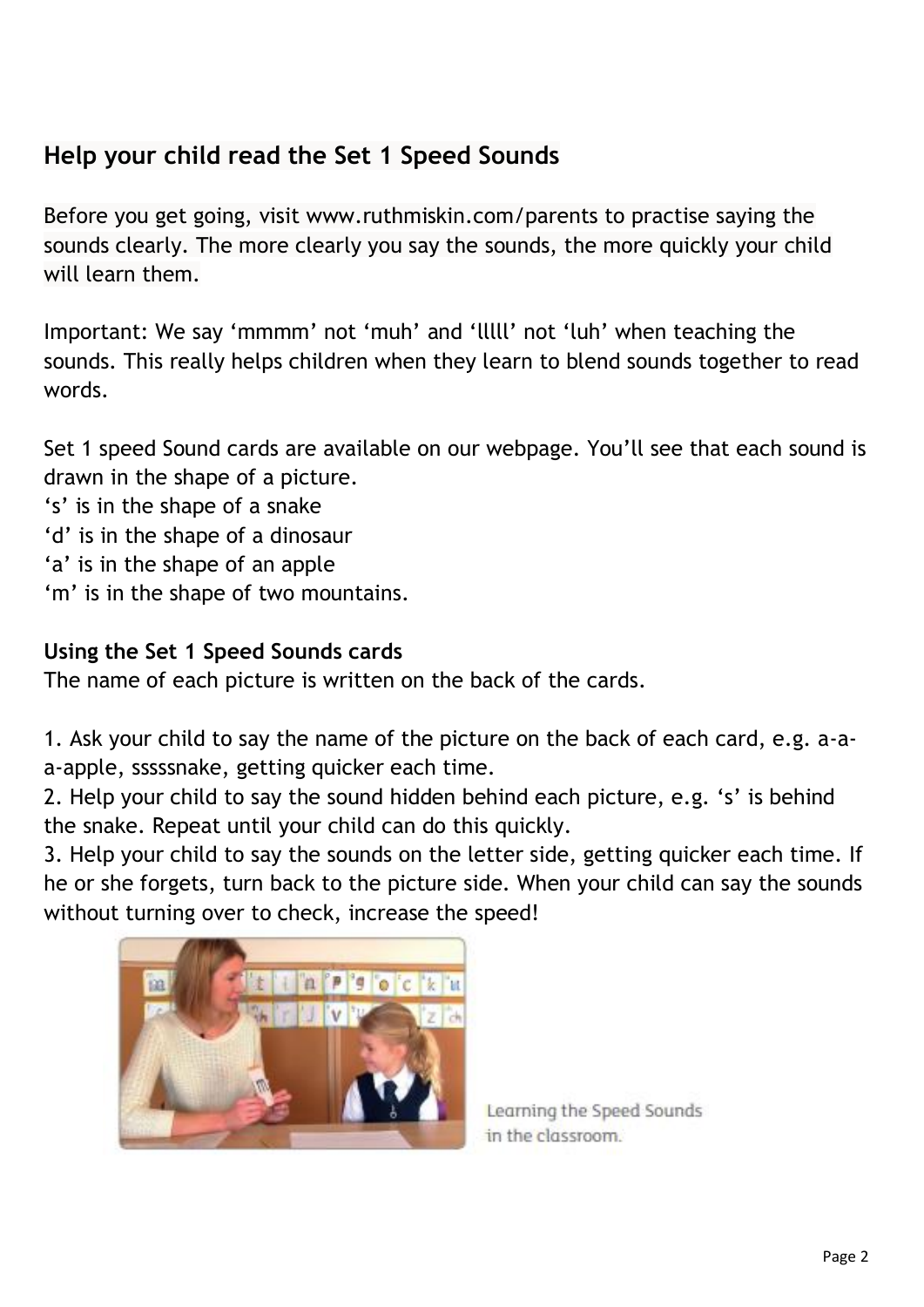#### **Help your child to read words**

Once your child can read Set 1 Speed Sounds confidently, he or she can learn to read words. First, your child is introduced to a toy frog called Fred. Fred can only say the sounds in a word and needs your child to help him read the word. So, when you hear your child say 'Fred Talk', you'll know this means sounding out the word.

You can help your child to read words by following these steps:



Make up a word with three cards that your child can read quickly, e.g. c–a–t.



Point to and say the sounds, and then say the word. Ask your child to copy you. Muddle up the cards. Ask your child to make the word again, and then point to and say the sounds. Repeat with more 3-sound words, including some containing sounds made up of more than one letter, e.g. ch–a–t, sh–i–p, th–i–s.

2. Put out three cards. This time, ask your child to say the sounds. Help him or her to blend the sounds into the words, until your child can do it without your help.

3. Repeat with some 4-sound words, e.g. b–l–i–p, f–r–o–g, g–r–i–n, s–t–o–p, j–u–m–p, h– a–n–d, b–l–a–ck.